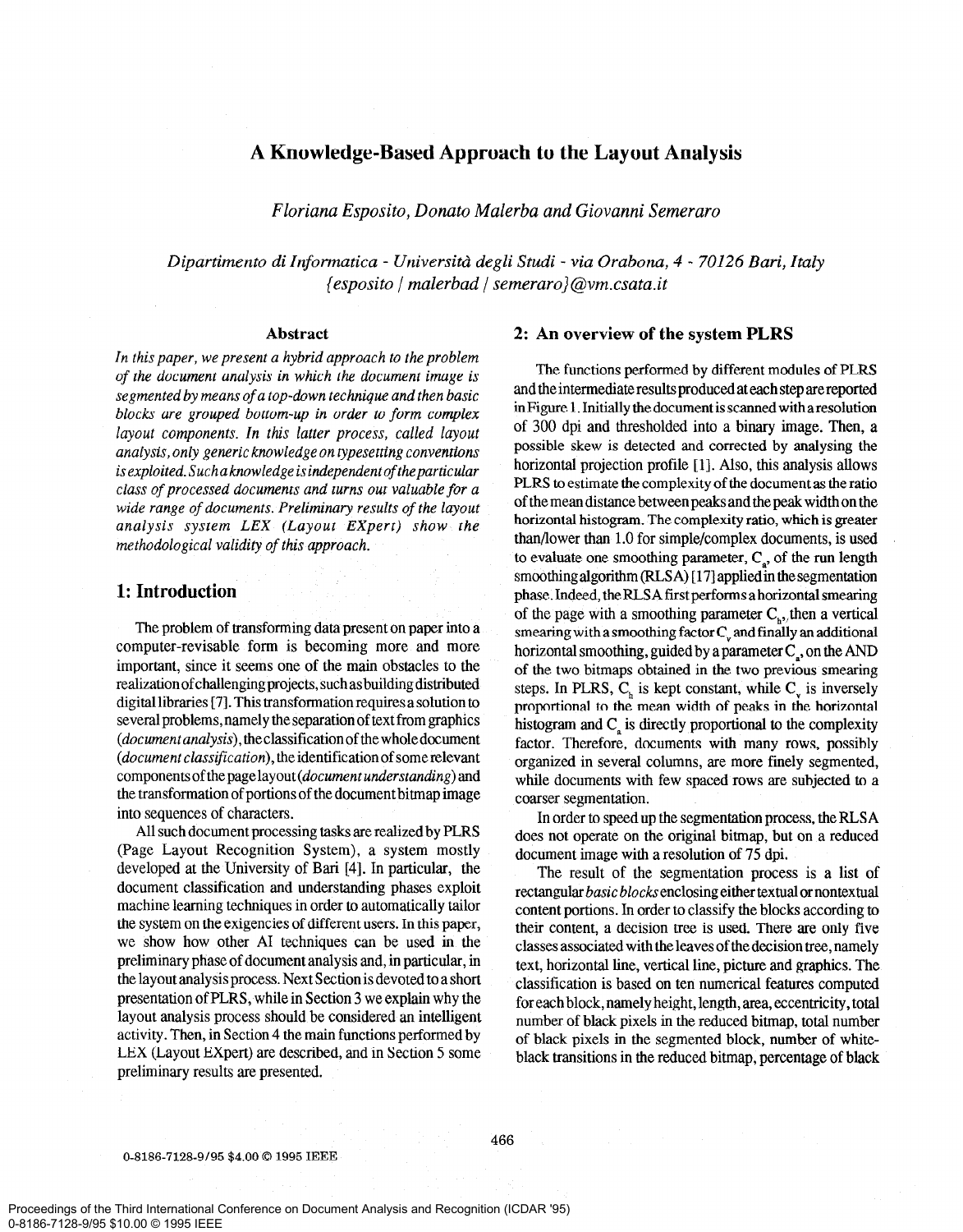

Figure 1. Blocks diagram of the Page Layout Recognition System (PLRS).

pixels in the reduced bitmap, percentage of black pixels in the segmented block, mean horizontal length of the black runs of the reduced bitmap. These features are almost the same used by Wong, Casey and Wahl  $[17]$  in their approach to text discrimination, but differently from them we use a decision tree instead of a linear pattern classifier. The decision tree has been induced from a set of 5473 examples of pre-classified blocks obtained from 53 documents.

The result of the segmentation process is an over-detailed description of the page layout. Actually, we do not need so much information for the subsequent phases of document classification and understanding. Therefore an intermediate step of layout analysis, which aims at grouping together blocks into composite layout components, is necessary. Ideally, the output of the layout analysis process should be a set of layout objects each of which can be associated with a distinct object of the logical structure, such as title and authors of a scientific paper. In practice, however, a suboptimal layout structure in which it is still possible to distinguish different logical components should be considered a good output of a layout analyser. This is even more sensible when the document analysis is separated from the document classification and understanding processes, as in PLRS.

When the user is able to define a set of classes of documents that are relevant for the particular application domain, then it is possible to train the system to recognize the membership class of a document on the ground of a symbolic description of the page layout. The induction of recognition rules is based on machine learning techniques.

A similar approach has also been adopted for the document understanding phase [3]. In this case, layout-logical relationships between one or more elements of the layout hierarchy and one element of the logical hierarchy are exploited in order to identify some logical components of a document without reading its content by means of an OCR. Once the document has been understood, the OCR is applied to only those logical components deemed useful for storing and retrieval purposes.

## 3: Knowledge-based layout analysis

As already pointed out, in PLRS the high level processes of document classification and understanding are based only on geometrical characteristics of the page layout. This means that the detection of a "good" page layout is crucial for the success of the application. In fact, when the page layout groups together too many blocks, it may become hard to understand the document, since one layout component may correspond to more than one logical component. On the contrary, an extreme fragmentation of the page layout makes the subsequent learning process much slower because of the over-detailed description of the training documents.

Many approaches have been proposed for the extraction of the layout structure from the digital image. They have been classified as top-down or bottom-up [15]. In top-down methods, the page is repeatedly split into smaller and smaller blocks. Typical examples are the RLSA and the projection profile cuts [11]. In bottom-up methods, basic layout components are extracted from the bitmap and then grouped together into larger blocks on the ground of their characteristics. Neighbourhoodlinedensity [9] andconnected component analysis [6] are two examples. Hybridapproaches are also known; for instance, the document analysis process performed by PLRS combines a top-down technique for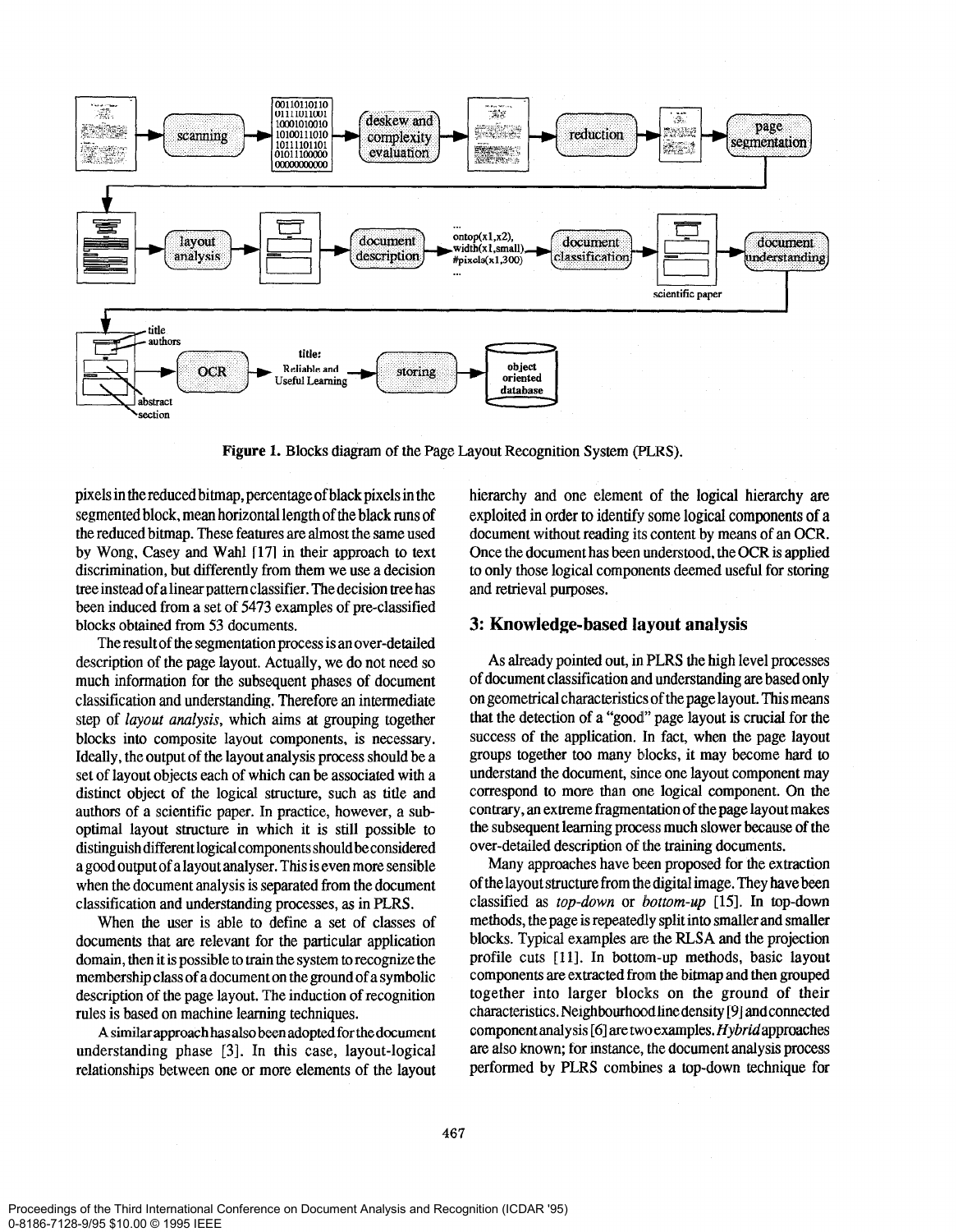segmenting a page image and a bottom-up layout analysis method for assembling basic blocks into larger and larger layout components (frames).

Nevertheless, a different dimension of classification of document analysis systems is given by the amount of explicit knowledge they are provided with. Here, by knowledge we intend the body of facts and principles used by humans when they are asked to analyse a document. In this sense, we can say that the RLSA or the projection profile cuts need a limited amount of knowledge expressed in terms of few numerical parameters. This view differs from that given by Tang, Yan and Suen [ 161, according to which top-down is considered a synonym of knowledge-based while bottom-up stands for data-driven. The processes of either repeatedly subdividing a document image into smaller parts or grouping together blocks into larger layout components can be bo th accomplished with either little or much knowledge.

It is possible to provide several examples of both topdown and bottom-up approaches basedon an extensive use of knowledge. For instance, in Gobbledoc [13], a document is segmented and labelled by using a publication-specific grammar, which describes all legal page formats allowed for a given publication. When a parse of the page is possible, logical labels are assigned to the various layout components. Dengel and Barth [2] define a hierarchical document layout model, called *geometric tree*, which contains knowledge about different possible document layouts. The internal nodes of the geometric tree represent different document classes, while the leaves correspond to possible final interpretations. Therefore, the problem of analysing and understanding a document is cast as a search through the geometric tree for the most plausible interpretation. Another method is exploits a Form Definition Language (FDL) in order to express models of layouts  $[8]$ . In this case, a Form Dividing Engine  $(FDE)$ parses a document image by means of the layout rules and produces the layout structure. In all these examples of topdown approaches, declarative knowledge on the possible layouts, expressed as grammar rules or geometric trees or FDL rules, is always required to segment a document image.

It is even less difficult to find examples of bottom-up approaches which are strongly dependent on a knowledgebase. For instance, in the document spectrum or docstrum method [14], the structural block determination is based on some criteria which can be expressed as rules of a production system. Rules are also used by Fisher, Hinds and D'Amato [5] in their bottom-up approach to document image segmentation.

Nagy, Kanai and Krishnamoorthy [12] distinguish three levels of knowledge on the layout structure of a document:

- Generic knowledge (e.g. type base lines in a word are collinear).
- Class-specific knowledge (e.g. no text line lateral to a graphical object).

## • Publication-specific knowledge (e.g. maximum type size is 22 points).

Moreover, they observe that the knowledge base for bottomup processing is necessarily different from that used for topdown processing: it is much less document specific. We agree with them and we observe that in general, knowledge used in top-down approaches is derived from the relations between the geometric and logical structures of specific classes of documents. Indeed, page grammars and geometric trees are used in order to segment the document image and simultaneously label some layout components with logical classes. However, hand-coding publication-specific knowledge is a demanding task: Dengel and Barth examined about two-hundred different business letters to define a geometric tree.

As already pointed out, in PLRS document-specific knowledge for classification and understanding is automatically learned from examples of documents. Therefore, this problem is overcome. Nevertheless, it is necessary to exploit much knowledge in the layout analysis process. Such a knowledge is independent of the particular class of processed documents, thus it turns out valuable for a wide range of documents.

LEX is the knowledge-based system devoted to the layout analysis process. Given the result of the segmentation process, itexploitsgenericknowledgeandmlesontypesetting conventions in order to group basic blocks together into frames. LEX has been implemented in Prolog because of the simplicity of expressing and manipulating declarative knowledge in logic programming [10].

## 4: The Layout Expert

The two main functions performed by LEX are:

- A global analysis of the document in order to determine possible areas containing paragraphs, sections, columns, figures and tables.
- A local analysis of the document aiming at grouping together blocks which possibly fall within the same area. Initially, LEX acquires information on the basic blocks detected in the page layout by the RLSA. In particular, for
- each block the following information is read: l A progressive index distinguishing various blocks.
- The coordinates of the top-left and bottom-right hand comer of the block.
- The type of block: text, horizontal line, picture, vertical line, and graphic.
- The total number of black pixels in the reduced image.
- The total number of black pixels in the reduced image after the smoothing process accomplished by the RLSA.
- The number of horizontal white-black transitions in the reduced image.

LEX first performs a global analysis and then a local analysis.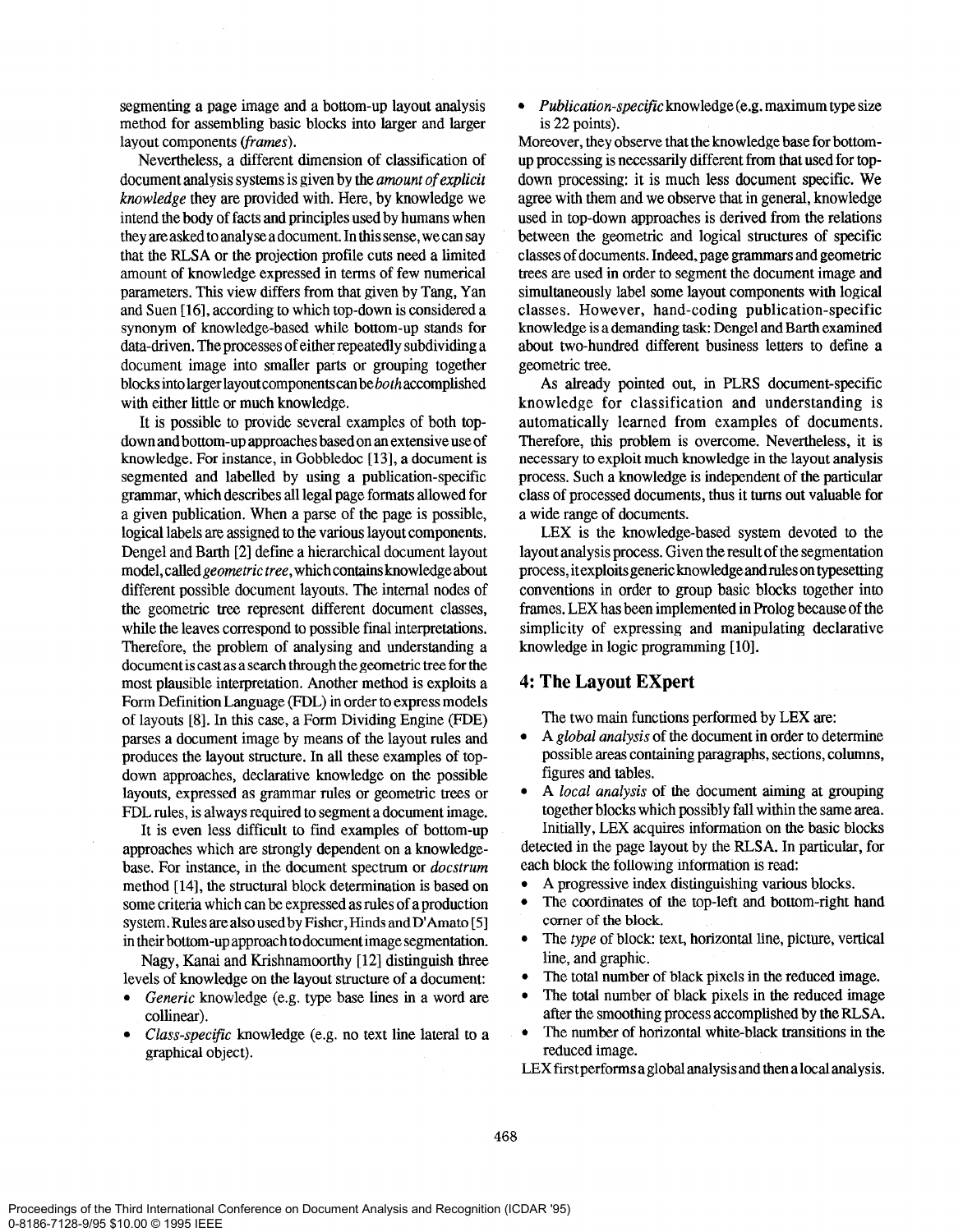#### 4.1 Global analysis

In the phase of global analysis of a document, properties shared by a number of layout components are identified with the aim at determining the characteristics concerning the general structure of the document. For instance, all the text blocks having almost the same length and indentation are taken into account in order to detect the presence of columns.

The main criteria considered in this phase aim at finding several types of areas, such ascolumns, sections/paragraphs, and figures.

The steps of column and section/paragraph detection are tightly correlated to each other. Indeed, once a column has been detected and sections and paragraphs in it have been identified,LEX analyses each area found in the previous step and evaluates the possibility of further splitting it into columns. This recursive process stops when either the size of the area is too small (lower than 1/56of the total size of the document) or no further sub-area can be detected.

The step of column identification relies on the analysis of the vertical histograms computed on the basic blocks of type text. A column is made up of at least two successive bars in the histogram that lay between the right border of the previous column and the first point with a zero height bar.

When columns are detected, the horizontal histograms for all columns are computed in order to detect possible sections/paragraphs inside each column. In particular, all spacings between text blocks are calculated, and the most frequent of them is selected. Such a spacing is very useful in formatted documents, where most of the lines in a paragraph/ section are equally spaced. Therefore, a cut point for a column can be established whenever the distance between two bars in the horizontal histogram is significantly greater than the most frequent spacing. The coordinates of the first and last bar between two successive cut points determine an area inside the column. Each area is subsequently analysed in order to detect possible internal columns according to the criteria explained above.

When all possible areas for the blocks of type text have been found, the system focuses its attention on the graphic areas which contain graphic blocks. A search for such areas is performed within those zones of the document which are complementary to the text areas found in the previous step. If one of such zones contains blocks of either type picture or type graphic that cover more than 50% of the whole zone, then it is considered a graphic area.

## 4.2 Local analysis

In this phase, LEX analyses common properties of two or more layout components in order to establish whether the following criteria are satisfied:

*Proximity:* adjacent components belonging to the same column/area and equally spaced.

- Continuity: overlapping components.
- Similarity: components of the same type, with an almost equal height.

Pairs of layout components that satisfy some of these properties may be grouped together.

All these criteria are followed in the very first step of the local analysis, when basic blocks of type text are grouped together into text lines. This is a necessary step of layout analysis, since the high complexity of the document may force the segmentation process to adopt small values for the smoothing factors  $C_{v}$  and  $C_{v}$ , and consequently to oversegment the reduced bitmap. This means that each line is split into several basic blocks, or even that some words are split into characters. In order to group together all words or characters in a line, LEX determines the list of all text blocks in an area and for each of them checks whether there is another block in the list that satisfies an alignment condition. In particular, two blocks are merged if their projections on the vertical axis overlap. This rule reflects the convention that type base lines in a ward are collinear. In this first step, fragmentsofhorizontal/verticallinesateaIsogroupedtogether according to the continuity, proximity and similarity criteria. Specifically, if two horizontal (vertical) lines are not too far along the vertical (horizontal) axis and are almost aligned, then they are merged together.

In the second step of local analysis, only two criteria are adopted: similarity and proximity. Among all the lines detected in the previous step, those belonging to the same area determine a set of lines. This step of local analysis aims at grouping together lines of the same type, provided that their projections on the horizontal axis match within a tolerance threshold. Such a condition prevents LEX from merging lines that represent distinct layout objects, such as a line centred with respect to a set of lines with adifferent alignment, since it might represent the title of a section, or a line which presents an indentation on the left/right margin, since it might be the beginning/ending line of either a set tion or a paragraph. It is worthwhile to note that this process is extended to any type of line, but always concerns lines of the same type. Thus, lines of different types are never assembled together, even though alignment conditions are met. After having detected the set of text lines, LEX groups together the graphic/picture blocks falling inside a graphic area detected in the local analysis process. The only criterion adopted in this phase is that of proximity.

Results of this step are taken into account by the third phase in order to determine the first frame level. With this purpose, it is useful to consider the columns detected by the process of global analysis. Heuristics exploited in this phase are inspired to the criteria of proximity and continuity. In fact, two sets of lines are merged if their projections on the horizontal axis satisfy some alignment conditions and their distance on the vertical axis is lower than a fixed threshold.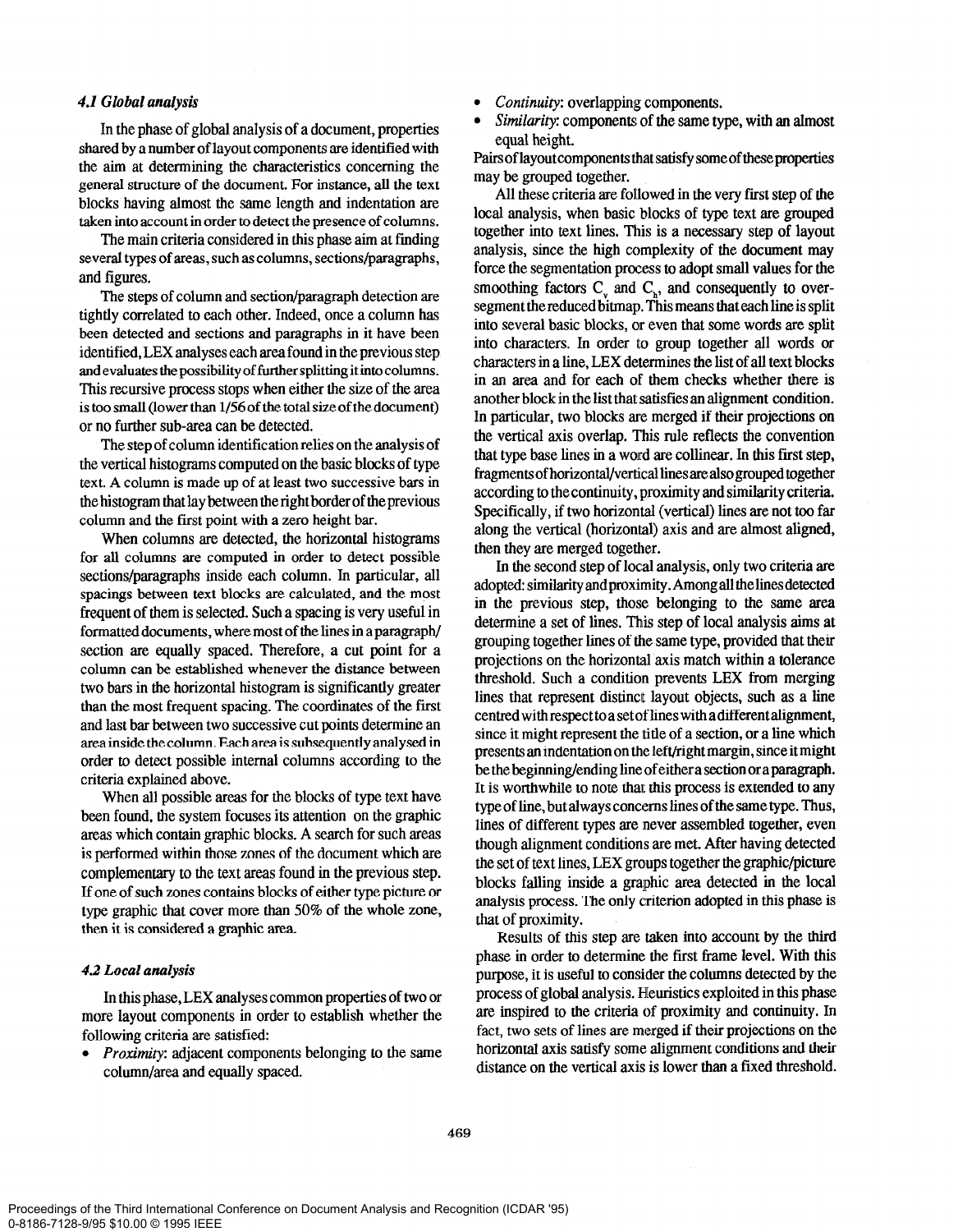The introduction of such a *soft* condition allows LEX to group together sets of lines that were considered distinct by the previous step because of a different alignment. Furthermore, the type of alignment between sets of lines plays a relevant role in this step. For instance, lines representing the beginning (end) of a section/paragraph are grouped to the rest of the section/paragraph because they show an alignment on the right (left) margin and their vertical distance is lower than the fixed threshold. It is interesting to observe the behaviour of this third step of local analysis on a type of documents in which first level frames are intermixed by horizontal lines, such as journal indexes. In that case, LEX avoids merging two frames separated by a horizontal line.

The last step of the local analysis aims at determining the second frame level. As in the previous step, also in this case it is useful to consider the columns detected by the global analysis. In addition, the first level frames are taken into account. Heuristics implemented in this step rely upon criteria of proximity and continuity. For each first level frame occurring into the column that is currently under analysis, the mean and the standard deviation of the distance between two consecutive lines in the frame are computed. Then, a first level frame is grouped with an adjacent first level frame in the column if the following conditions are satisfied: their projections on the horizontal axis overlap, there exists either a left or a right margin alignment, and their distance is lower than the sum of the mean and the standard deviation computed before. Again, the existence of a horizontal line between two frames inhibits the process of merging these two areas.

## 5: Results

LEX has been tested on several single page documents with different layouts, such as business letters, cover pages sent by fax, business letters received by fax, indexes of several journals or magazines as well as pages of papers appeared on journals and proceedings. In all, we created a base of more than two hundred document images in TIFF format. All images are deskewed, even those documents received by fax for which the rotation of the whole image caused some problems in the heading line (this is a case in which it is necessary to deskew only a part of the image and not all).

We illustrate the performance of the layout analysis process in Figure 2. In this case LEX is able to detect columns inside the table at the top-left hand comer, so that all numbers reported in each column are assembled into one frame. Moreover, by grouping together fragments of the horizontal solid lines it is possible to reconstruct part of the lines lost during the processes of reduction and segmentation. LEX, however, does not detect a distinct column for each sub-title, thus it improperly groups together the text of various subtitles into three distinct lines. By looking at the basic blocks reported in Figure 2b, it is evident that lines have been segmented into word-sized blocks, which are correctly assembled in the first step of the local analysis. The only problem occurs with the number of page that is grouped together the first part of the running head. In fact, this latter falls partly into the left column and partly into the right column, thus in the first step of the layout analysis not all the basic layout objects composing the running head will be clustered. Figure 2c shows that all text lines equally spaced and aligned by right and left columns are assembled together. Finally, in Figure 2d we see the result of the subsequent step in which LEX takes into account the possible indentation at the beginning of paragraphs as well as the incomplete lines at the end of the paragraphs. The result of this step of the layout analysis is a set of first level frames which coincides with the set of second level frames, for this particular document.

## 6: Conclusions

In this paper, a Prolog system for the layout analysis of single page documents has been presented. Its novelty is the explicit use of typesetting knowledge in order to group basic blocks produced by the segmentation process. We observed, indeed, that humans are able to accomplish this task very well, even when they cannot read the content of the blocks or do not know which kind of document they are analysing.

The distinct tasks performed by LEX have been briefly described. The most important are:

- The global analysis aiming at the detection of text and graphic areas.
- The local analysis aiming at merging layout components inside each area.

As future work, we plan to extend the local analysis with knowledge on other typesetting conventions embedded in the styles of many desktop publishers.

## Acknowledgments

Thanks to Ernesto Bellisari and Vincenzo Bonetti for their precious collaboration on conducting the experiments.

## References

- [l] Ciardiello, G., G. Scafuro, M. T. Degrandi, M. R. Spada, and M. P. Roccotelli (1988). An experimental system for office document handling and text recognition. Proc. 9th Int. Conf. on Pattern Recognition, 739-743. Los Alamitos: IEEE Computer Society.
- [2] Dengel, A., and G. Barth (1988). High level document analysis guided by geometric aspects. Int. J. Pattern Recognition and Artificial Intelligence, 2:641-655.
- [3] Esposito, F.,Malerba, D., andG. Semeraro (1993). Automated acquisition of rules for document understanding. Proc. 2nd